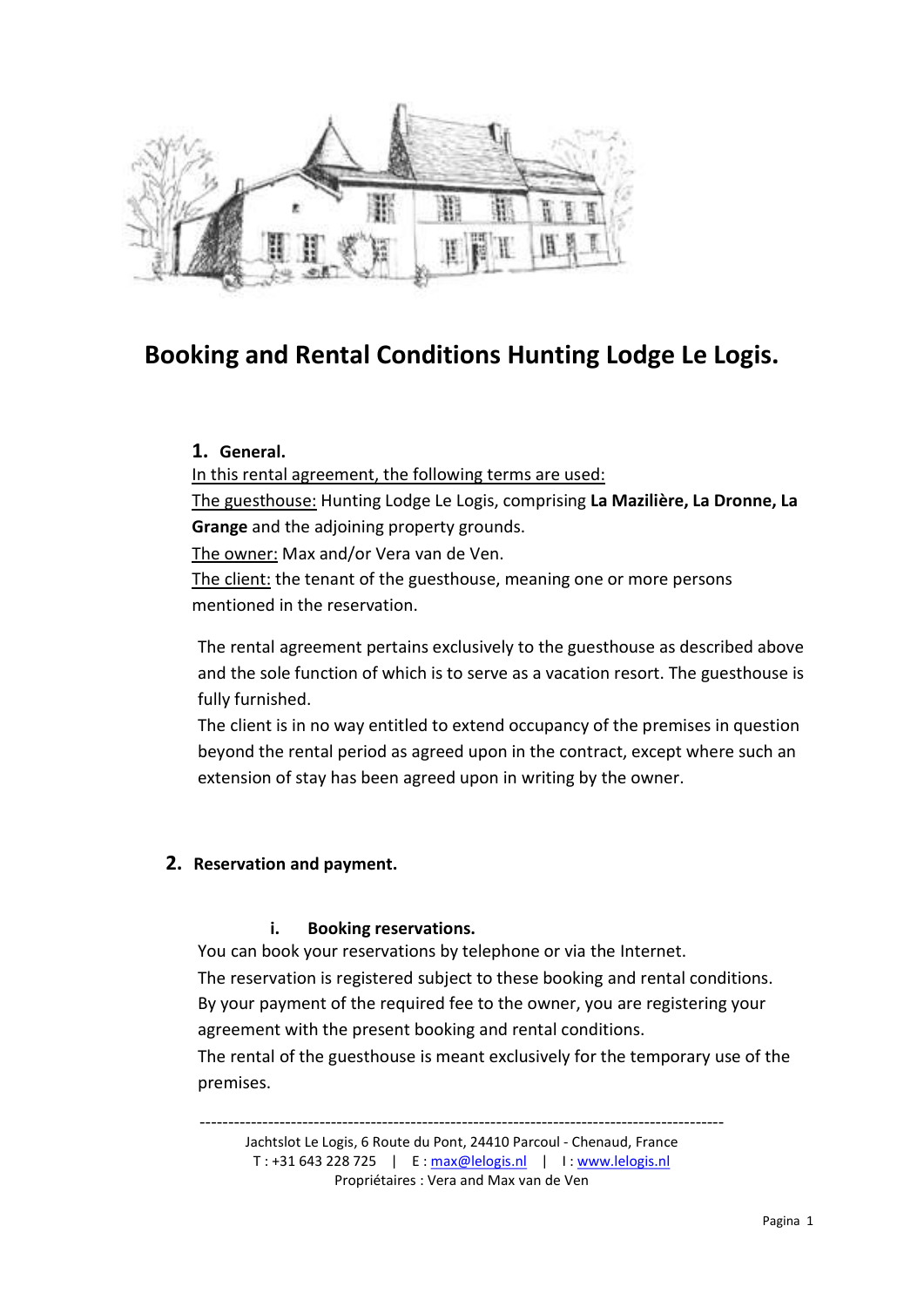

The rental period cannot be extended without written prior confirmation by the owner.

The owner reserves the right to refuse a reservation and this without need for a reasoned explanation to do so.

# ii. Occupancy of the guesthouse.

The maximum number of guests is fixed as follows:

- in La Mazilière: 8 persons, older than 10 years

- in La Dronne: 4 persons, older than 10 years

- in La Grange: 2 persons, older than 10 years.

These occupancy numbers cannot be exceeded under any circumstances and are valid also for what concerns the property grounds.

There is no deviation from the above mentioned restrictions unless agreed to in writing by the owner.

The sub-letting of the guesthouse is prohibited.

Without a formal consent from the owner, clients are not allowed to receive guests in the guesthouse and/or on the property grounds.

Extra beds for children can eventually be provided on request and at an additional fee. These beds need to be requested by the client at the time of his/her booking of the reservations.

--------------------------------------------------------------------------------------------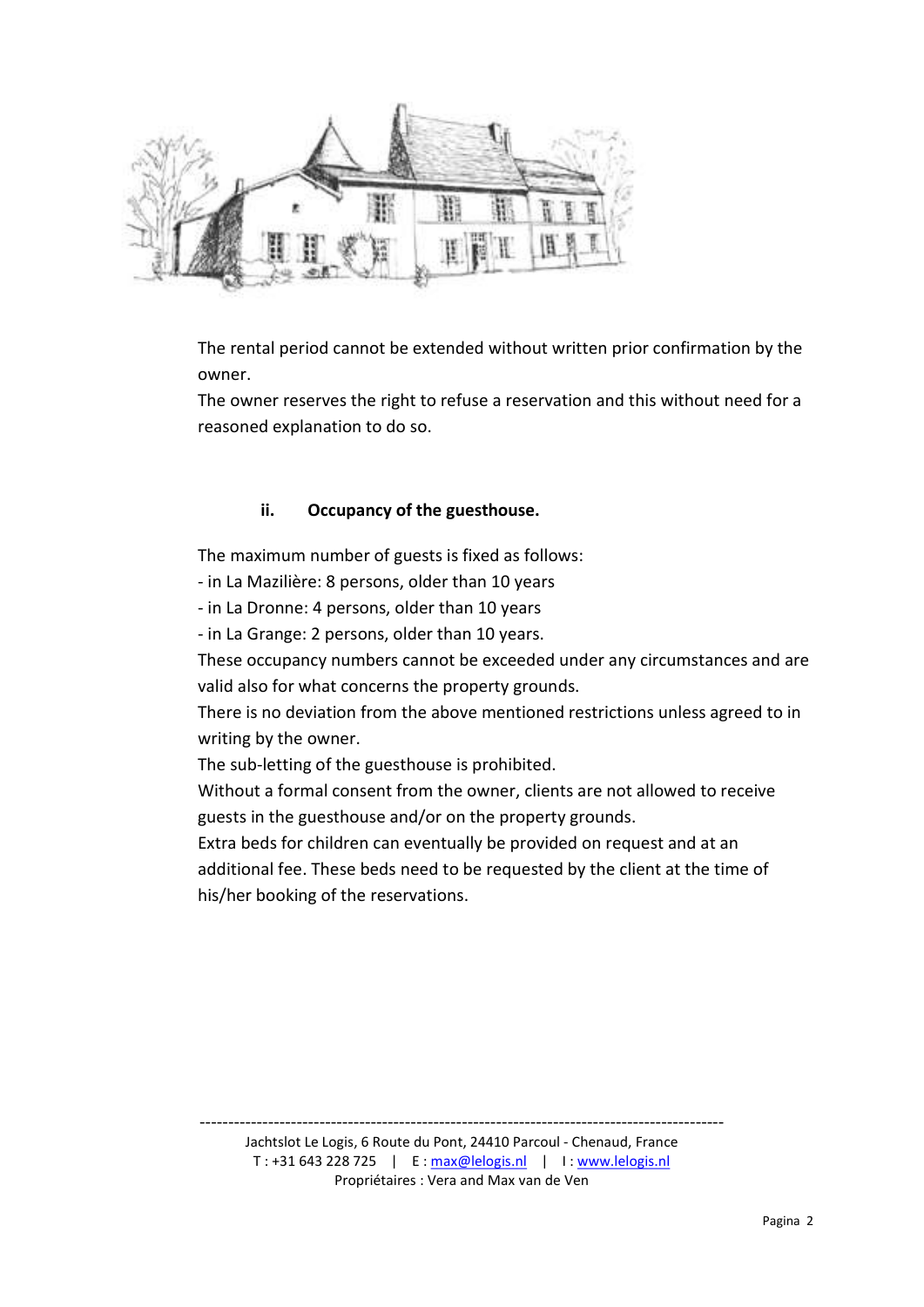

# iii. Rental period.

The rental period starts any Saturday at 4:00 PM and terminates any Saturday at 10:00 AM.

Non-conform arrival and departure times shall be entertained but need to be discussed in advance with the owner and are to be confirmed by the client. The exchange day is Saturday.

# iv. Payments.

A deposit of 25% of the total rent owing is required to be paid by client at the time of reservation. This advance deposit must be received within 5 business days following the reservation date. This advance deposit is non-refundable. After receiving the reservation and advance deposit, the owner shall confirm the reservation in writing. Only after confirmation of the booking in writing, will there be an effective rental agreement between parties.

The remaining balance of 75% of the rental fee owed must be received by the owner at the latest 8 weeks prior to the commencement date of the rental period.

In the event that this payment is not received by the due date, the owner shall be entitled to inform the client by e-mail of the cancellation of the rental agreement.

Notwithstanding the above, it shall remain incumbent on the client to pay to the owner the balance of the rent owing for his reservation.

In his turn, the owner shall make every effort to rent out the guesthouse anew, but any eventual costs incurred for doing so shall be charged to the client who has cancelled his reservation.

In the event that the owner is successful in re-renting the guesthouse during

Jachtslot Le Logis, 6 Route du Pont, 24410 Parcoul - Chenaud, France T : +31 643 228 725 | E : max@lelogis.nl | I : www.lelogis.nl Propriétaires : Vera and Max van de Ven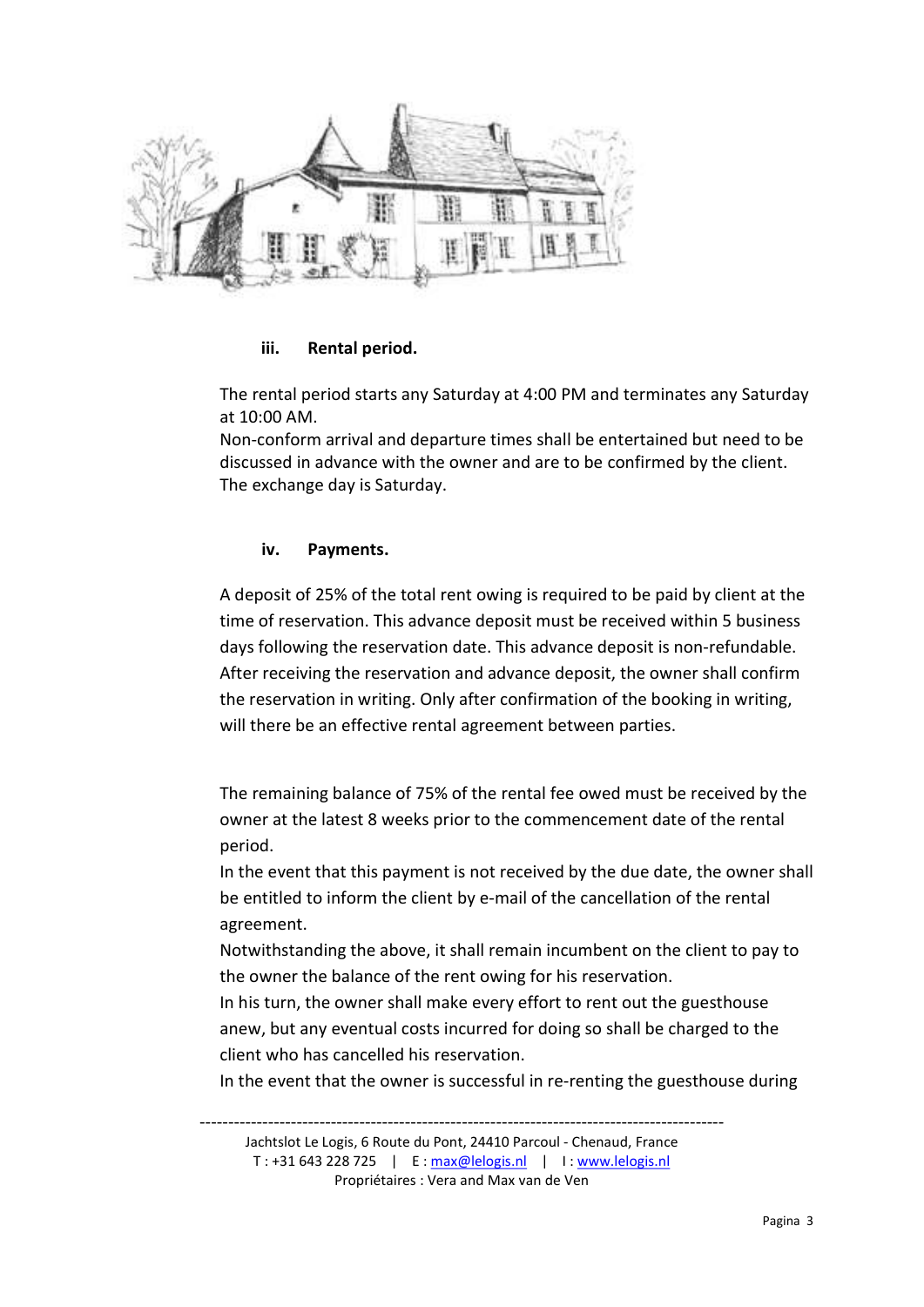

the cancelled period, there shall be a refund of the rental amount to the client who cancelled his reservation.

In case of the booking of a rental period within 8 weeks of the commencement date of reservation, the total rent will be due at the time of the booking.

The guarantee shall be paid to the owner (in cash) immediately at the day of arrival.

All other payments shall be made to a bank account which will be communicated to the client upon booking.

# v. The rent.

The rental fees, as mentioned on the website www.lelogis.nl, are the rents owing per week, in euros and per guesthouse or part of the guesthouse, unless stated otherwise.

The rental fee includes:

-electricity

-central heating

-gas supply in the kitchen (where necessary)

-water

The owner assumes a normal usage of electricity, water and gas by the client. Excessive usage of utilities, to be assessed by owner, will be charged to client by owner. The owner has the right to deduct the fee for excessive usage from the guarantee.

The rent includes the following: -bed linen (1 set of sheets and pillow cases per week) -towels (1 set for bathroom and 1 set for kitchen per week). These towels are

--------------------------------------------------------------------------------------------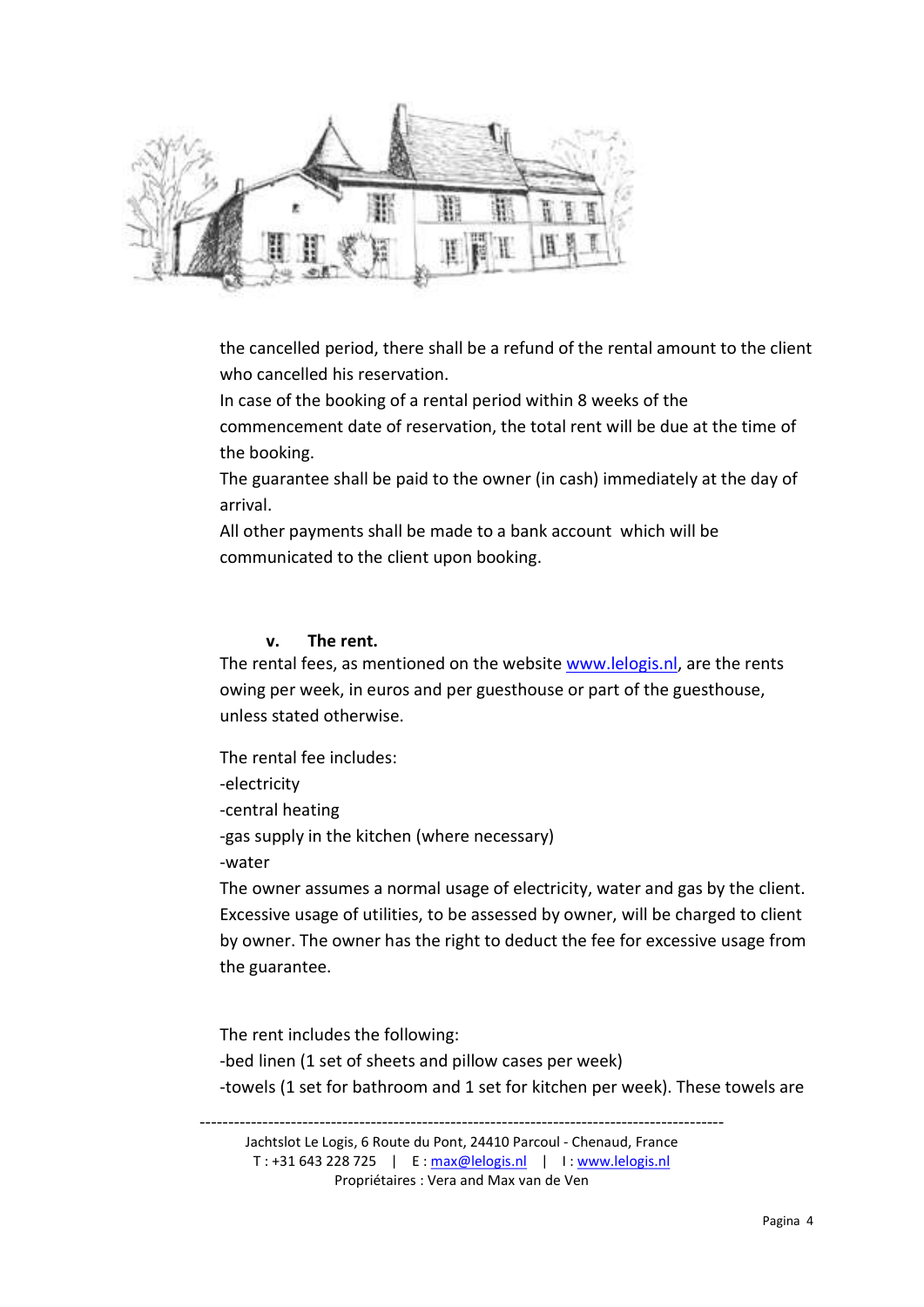

for use exclusively within the guesthouse.

-tourist tax. The owner is obligated to pay the tourist tax to the local government. The fee is calculated per person per night.

# vi. Cancellations.

Cancellations must be communicated exclusively in writing, including therein messages by e-mail.

Until 8 weeks prior to the commencement of the rental period, the applicable cancellation fee shall be fixed at 30% of the total rent.

From 6 to 8 weeks prior to the commencement of the rental period, the cancellation fee shall be fixed at 50%.

If the client cancels the booking within 6 weeks prior to the commencement of the rental period, the full amount of the rent due shall be payable. The client may wish to insure himself against such costs by taking out a cancellation insurance policy for which the client is responsible themselves.

Nevertheless, the owner shall make every effort to re-rent the premises for the cancelled period, but any eventual extra costs occasioned in this respect shall be borne by the client who cancelled his reservation.

In the event that the owner manages to re-rent the guesthouse for the cancelled period, the client who cancelled his reservation shall receive a refund of his rent paid.

In the event that the owner is forced by circumstances beyond his/her control to cancel a reservation, the client shall be informed of this without delay and subsequently can claim reimbursement of his/her payment in full.

--------------------------------------------------------------------------------------------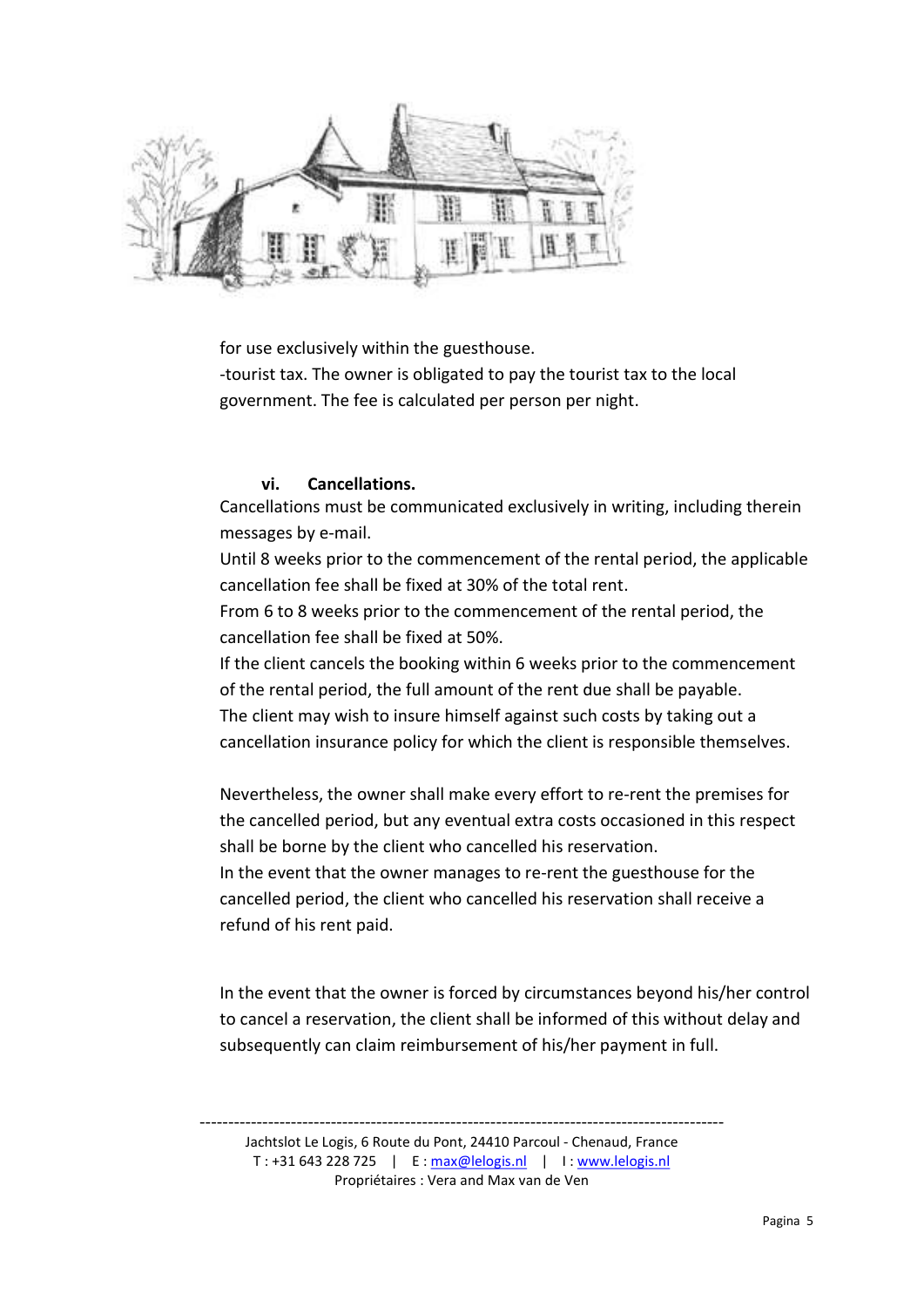

#### vii. Guarantee.

It shall be incumbent on the client to pay a guarantee to the owner (in cash) immediately upon his arrival at the guesthouse.

The total amount of the guarantee payment can be ascertained from website www.lelogis.nl.

This guarantee is meant to compensate the owner for any possible damage to the house, its contents/inventory, the garden, and/or other constructions/installations and facilities, etc., such as noted prior to, in the course of, or following the final inspection of the premises.

In the event of damage caused during the stay of the client, it shall be incumbent on the client to inform the owner accordingly and immediately.

The client shall be held responsible and liable for all damage (accidental or deliberate) caused during his stay at Le Logis.

The guarantee shall be refunded to the client within 28 days following the latter's departure from the premises, minus such eventual costs as may obtain. In the event that the posted guarantee should prove inadequate to cover the damage incurred, the client herewith states his agreement, after receipt of a written notice to that effect from the owner, to pay the remaining balance to the owner upon receipt.

The owner shall make every effort to remedy eventual (technical) problems or seek alternative solutions.

-------------------------------------------------------------------------------------------- Jachtslot Le Logis, 6 Route du Pont, 24410 Parcoul - Chenaud, France T : +31 643 228 725 | E : max@lelogis.nl | I : www.lelogis.nl

Propriétaires : Vera and Max van de Ven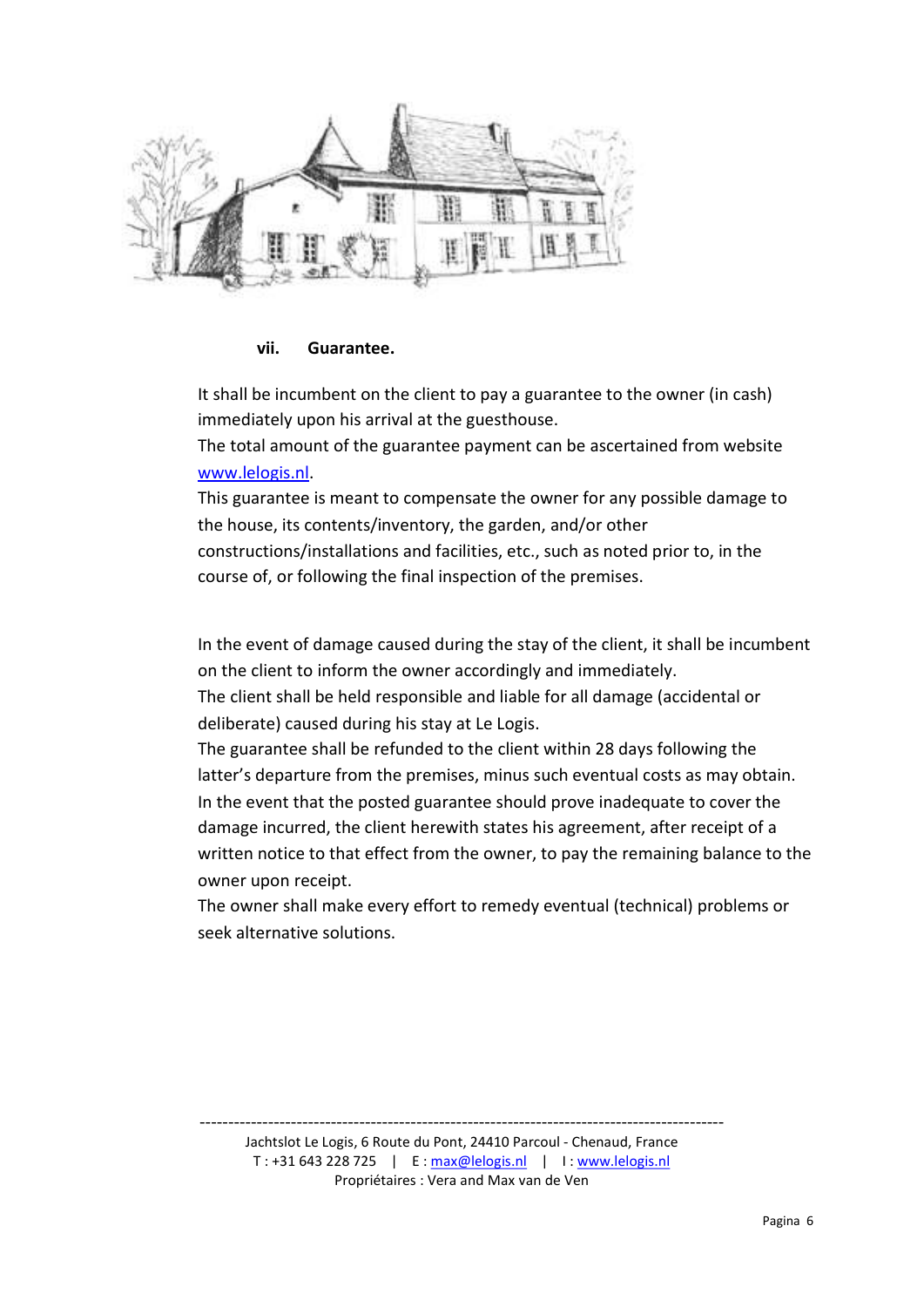

viii. Insurance.

The owner strongly recommends that the client, upon conclusion of the rental agreement, take out extensive travel insurance coverage (inclusive of cancellation insurance and personal liability).

The owner does not in any way accept responsibility and/or liability for losses of any kind, or for inconvenience occasioned or damage incurred, or for any extra costs related to this vacation, whatever may be their cause.

No recourse can ever be had to the owner's insurance policy.

# ix. Enjoyment of the property grounds.

The guesthouse is situated in tranquil surroundings and is meant to promote relaxation and rest for clients enjoying their vacation.

It shall therefore be incumbent on the client to have due consideration for the nature and the purpose of the guesthouse and for the wishes and desires of cotenants that may be present on the premises at the same time. In the event that the client should not act in a manner expected from a responsible and thoughtful tenant, or if he should cause a disturbance to affect the enjoyment of the premises for other guests, he may be denied further access to the guesthouse and the property grounds. In that case the owner has the right to terminate the rental agreement without consideration of any claim on the part of the client for restitution of the rent paid.

-------------------------------------------------------------------------------------------- Jachtslot Le Logis, 6 Route du Pont, 24410 Parcoul - Chenaud, France T : +31 643 228 725 | E : max@lelogis.nl | I : www.lelogis.nl Propriétaires : Vera and Max van de Ven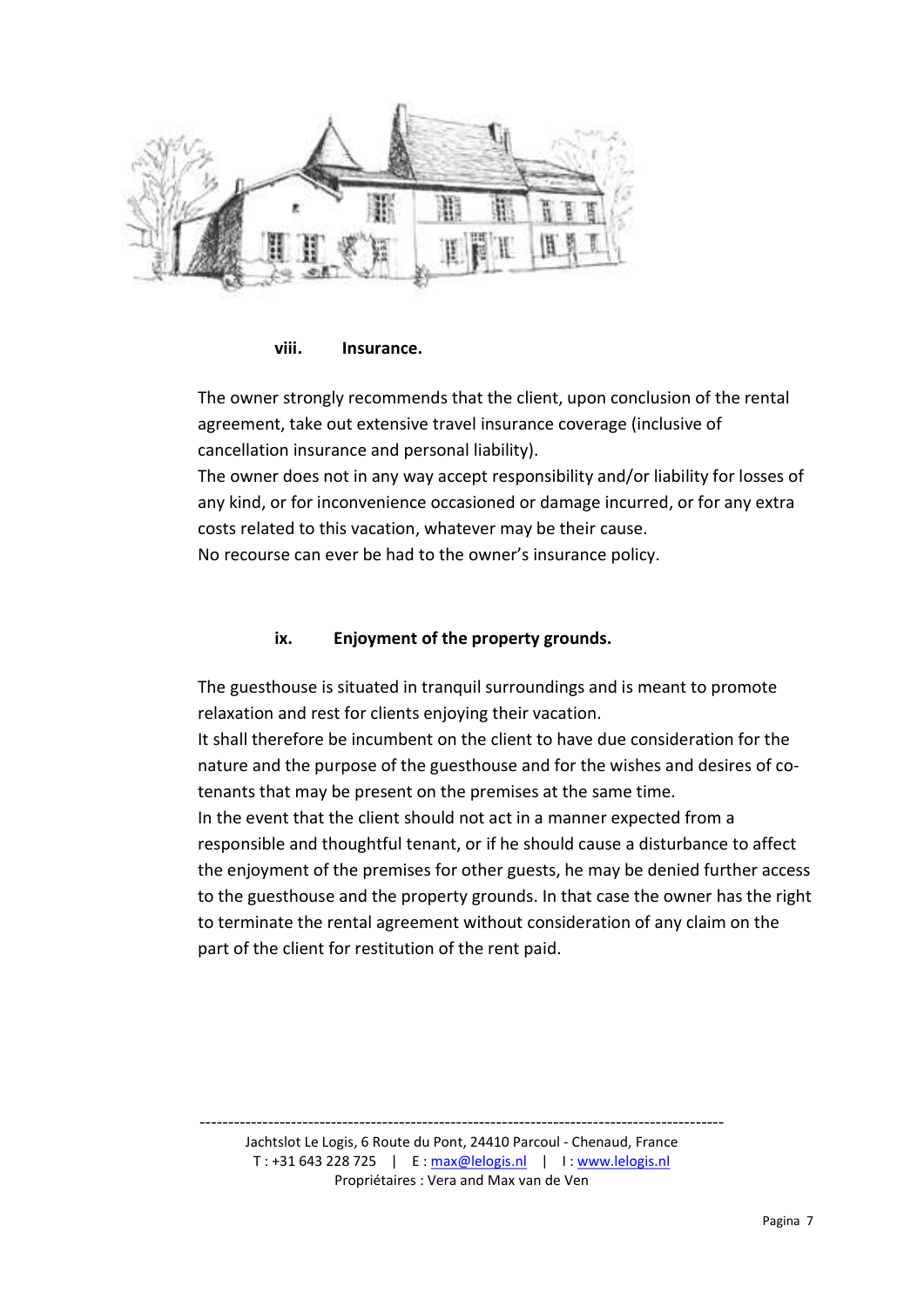

# x. Cleaning.

The website give an overview of the costs for cleaning. At the conclusion of the rental period, it shall be incumbent on the client to vacate the guesthouse premises in the identical condition as they were made available to him when he occupied them at the start of the rental period. The owner shall be entitled to charge an additional cleaning fee if, in his opinion, the guesthouse was not properly cared for and excessively neglected by the client during the latter's occupancy.

#### xi. Smoking ban.

It is to be noted that the guesthouse is a non-smoking area. Guests are requested to confine their smoking to the outdoors.

xii. Pets. Pets are not allowed in Le Logis.

#### xiii. Liability.

In any case of damage or injury occurring during client's stay, incurred by theft, loss, fire, accidents in/or around the house, or by extreme weather conditions, the client will contact the owner immediately.

The owner can never be held liable for damage or injuries caused by circumstances mentioned above, and caused during client's stay in the guesthouse. An exception can only be made if client can prove the damage is caused by intentional recklessness of the owner.

--------------------------------------------------------------------------------------------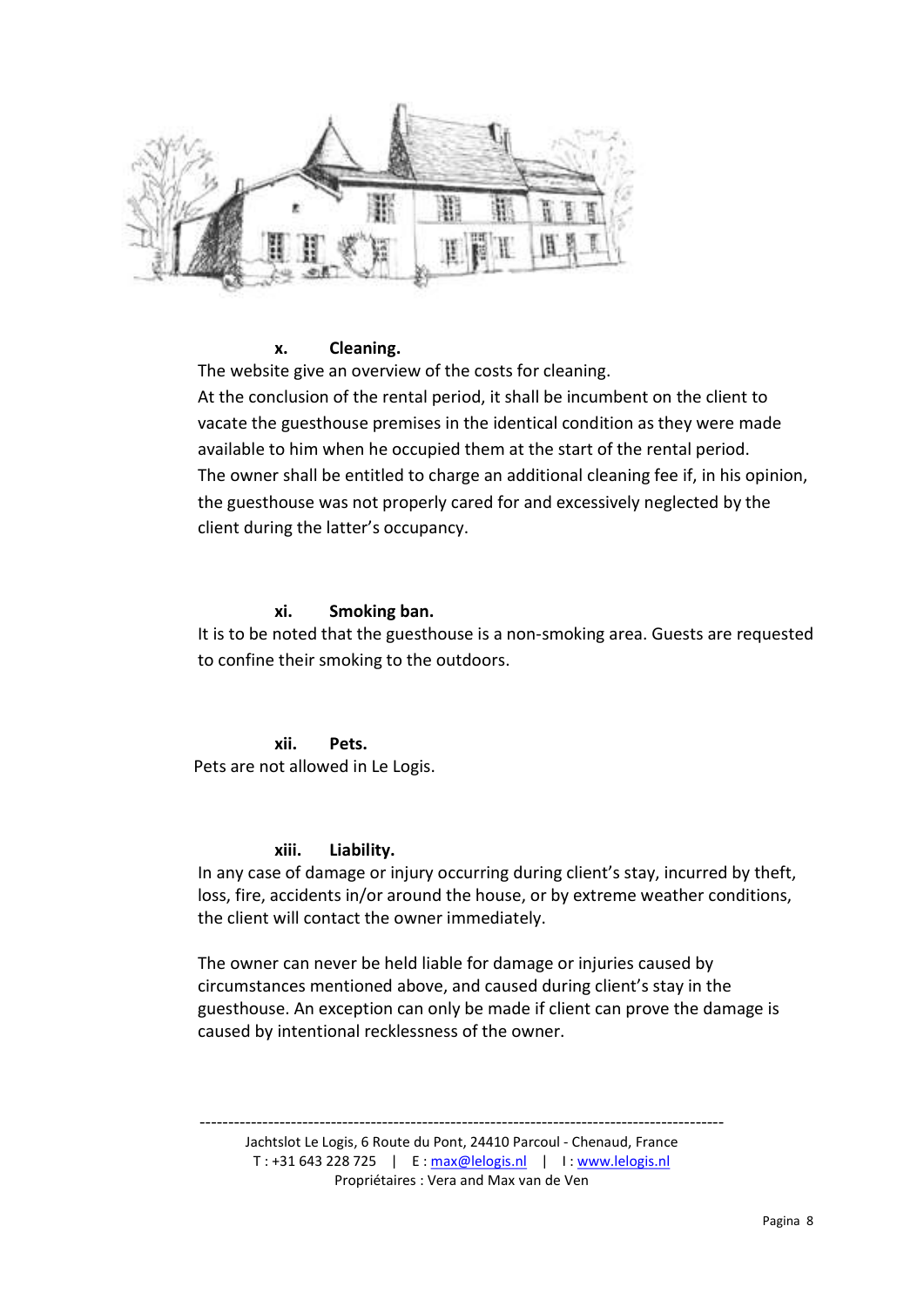

The owner can never be held liable by client for damage or injury incurred by forces of nature, disasters, virus outbreaks or other "force majeure" conditions or for any other type of circumstance that has occurred outside of the owner's control. In such cases, the owner will contact the client immediately.

The client indemnifies the owner from claims from third parties, including subrogation by the client's insurer.

The owner will charge the client for all damage done by client, unless this cannot be charged to client.

# xiv. Jurisdiction.

This present rental agreement has been drawn up and is to be interpreted under Dutch law. All disputes that could or might arise from this contract shall be dealt with under the exclusive jurisdiction of the Dutch district court. Also in case the client does not have the Dutch nationality, these disputes will be dealt with under the exclusive jurisdiction of the Dutch district court, unless this is in direct conflict with overruling European law.

# xv. Complaints.

It shall be incumbent on the owner of the premises to ensure that all efforts be made to make the client's stay at his property as enjoyable as possible.

Nevertheless, should there be complaints; it shall be incumbent on the client to communicate these to the owner in good time. The owner shall make every effort to resolve the complaint.

The premature departure by the client from the rented premises, without any prior consultation with and consent from the owner, releases the latter of all and any obligation with respect to damage and/or loss indemnification.

-------------------------------------------------------------------------------------------- Jachtslot Le Logis, 6 Route du Pont, 24410 Parcoul - Chenaud, France T : +31 643 228 725 | E : max@lelogis.nl | I : www.lelogis.nl Propriétaires : Vera and Max van de Ven